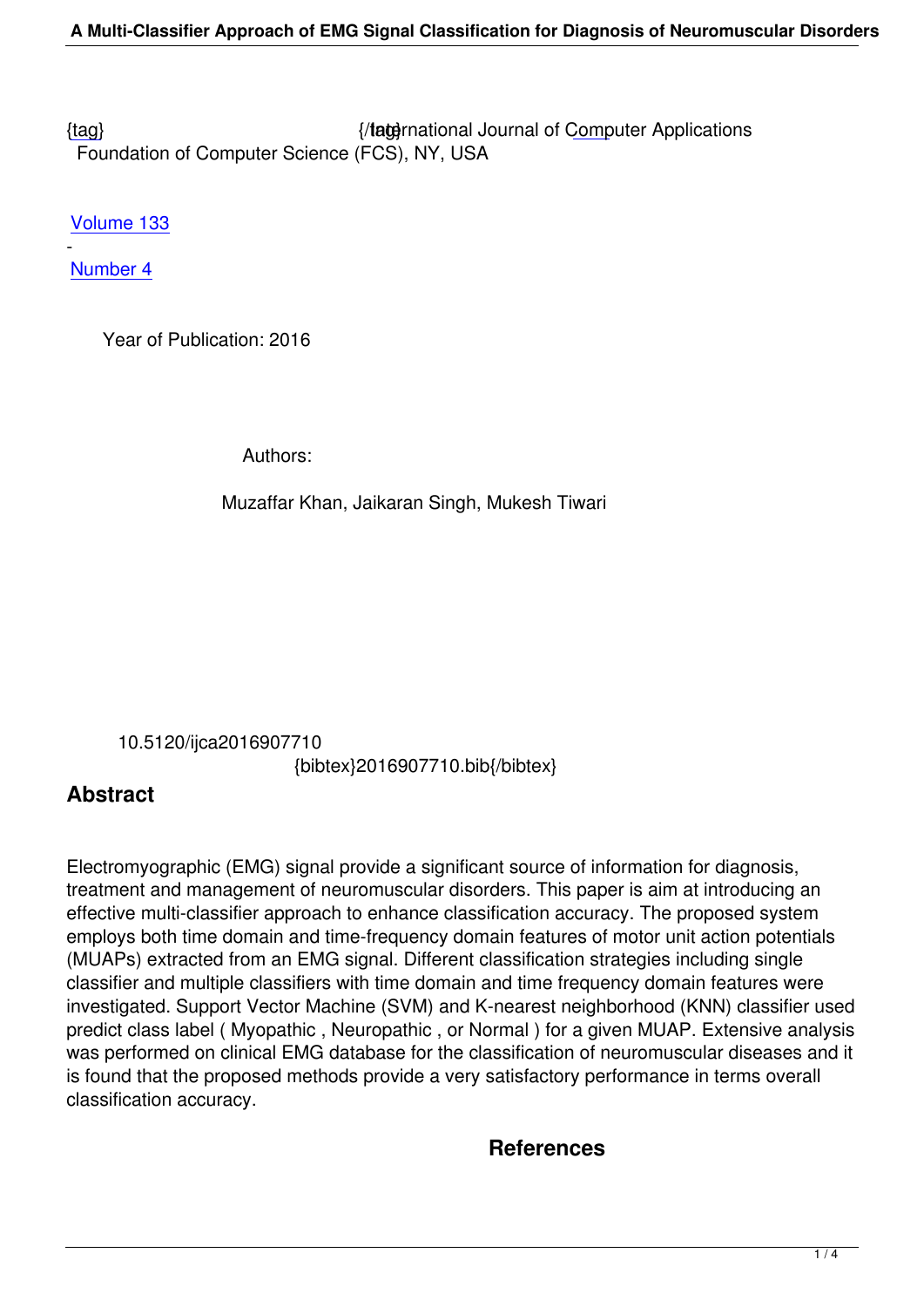1. Tahereh Kamali, Reza Boostani and Hoossein Parsaei, "A Multi-Classifier Approach to MUAP Classification of Neuromuscular Disorders" IEEE Transaction On Neural Systems And Rehabilitation Vol22 No1 January 2014

 2. Hoosien Parsaei and Daniel .W.Stashul, "EMG Signal Decomposition Using Motor Unit Potential Train Validity" ,IEEE Transaction On Neural Systems And Rehabilitation Vol21 No2 Marchry 2013

 3. Gurmanik Kaur , A. Arora and V. K. Jain , " EMG Diagnosis using Neural Network Classifier with Time Domain and AR Features", ACEEE International. Journal. on Electrical and Power Engineering, Vol. 01, No. 03, Dec 2010.

 4. Hossein Parsaei and Daniel W. Stashuk, "EMG Signal Decomposition Using Motor Unit Potential Train Validity", IEEE Transactions On Neural Systems And Rehabilitation Engineering, Vol. 21, No. 2, March 2013.

 5. Paulito Palmes∗, Wei Tech Ang, Ferdinan Widjaja, Louis CS Tan, and Wing Lok Au, "Pattern Mining of Multichannel sEMG for Tremor Classification" ,IEEE Transactions On Biomedical Engineering, Vol. 57, No. 12, December 2010.

 6. SHANG Xiaojing, TIAN Yantao and LI Yang ,"Feature Extraction and Classification of sEMG Based on ICA and EMD Decomposition of AR Model",IEEE Conference on Biomedical Engineering 2011 ISN 978-1-4577-0321-8/11

 7. Aaron J. Young, Lauren H and Smith, Elliott . "Classification of Simultaneous Movements Using Surface EMG Pattern Recognition" IEEE Transactions On Biomedical Engineering, Vol. 60, No. 5, May 2013

 8. Sarbast Rasheed, Daniel W. Stashuk and Mohamed S. Kamel, "Integrating Heterogeneous Classifier Ensembles for EMG Signal Decomposition Based on Classifier Agreement" ,IEEE Transactions On Information Technology In Biomedicine, Vol. 14, No. 3, May 2010

 9. Rami N. Khushaba, "Correlation Analysis of Electromyogram (EMG) Signals for Multi-User Myoelectric Interfaces", IEEE Transactions On Neural Systems And Rehabilitation Engineering, Vol. 11, No. 1, January 2014

 10. Saara M. Rissanen , Markku Kankaanp and Mika P. Tarvainen ," Analysis of EMG and Acceleration Signals for Quantifying the Effects of Deep Brain Stimulation in Parkinson 's disease" ,IEEE Transactions On Biomedical Engineering, Vol. 58, No. 9, September 2011.

 11. Sarbast Rasheed, Daniel W. Stashuk, and Mohamed S. Kamel. "A Hybrid Classifier Fusion Approach for Motor Unit Potential Classification During EMG Signal Decomposition", IEEE Transactions On Biomedical Engineering, Vol. 54, No. 9, September 2007

 12. Todd R. Farrell and Richard F. ff. Weir, "A Comparison of the Effects of Electrode Implantation and Targeting on Pattern Classification Accuracy for Prosthesis Control.", IEEE Transactions On Biomedical Engineering, Vol. 55, No. 9, September 2008.

 13. E. R. Kandel, J. H. Schwartz, and T. M. Jessell, "Principles of Neural Science", 4 edition. New York: McGraw-Hill, 2000.

 14. L. J. Pino, D. W. Stashuk, S. G. Boe, and T. J. Doherty, "Motor unit potential characterization using pattern discovery" ,Med. Eng. Phys.,vol. 30, pp. 563–573, 2008.

 15. Hossein Parsaei and Daniel W. Stashuk "SVM-Based Validation of Motor Unit Potential Trains Extracted by EMG Signal Decomposition" IEEE Transactions On Biomedical Engineering, Vol. 59, No. 1, January 2012

 16. K. Englehart, B. Hudgins, and A. Philip, "A wavelet-based continuous classification scheme for multifunction myoelectric control," IEEE Trans. Biomed. Eng., vol. 48, no. 3, pp.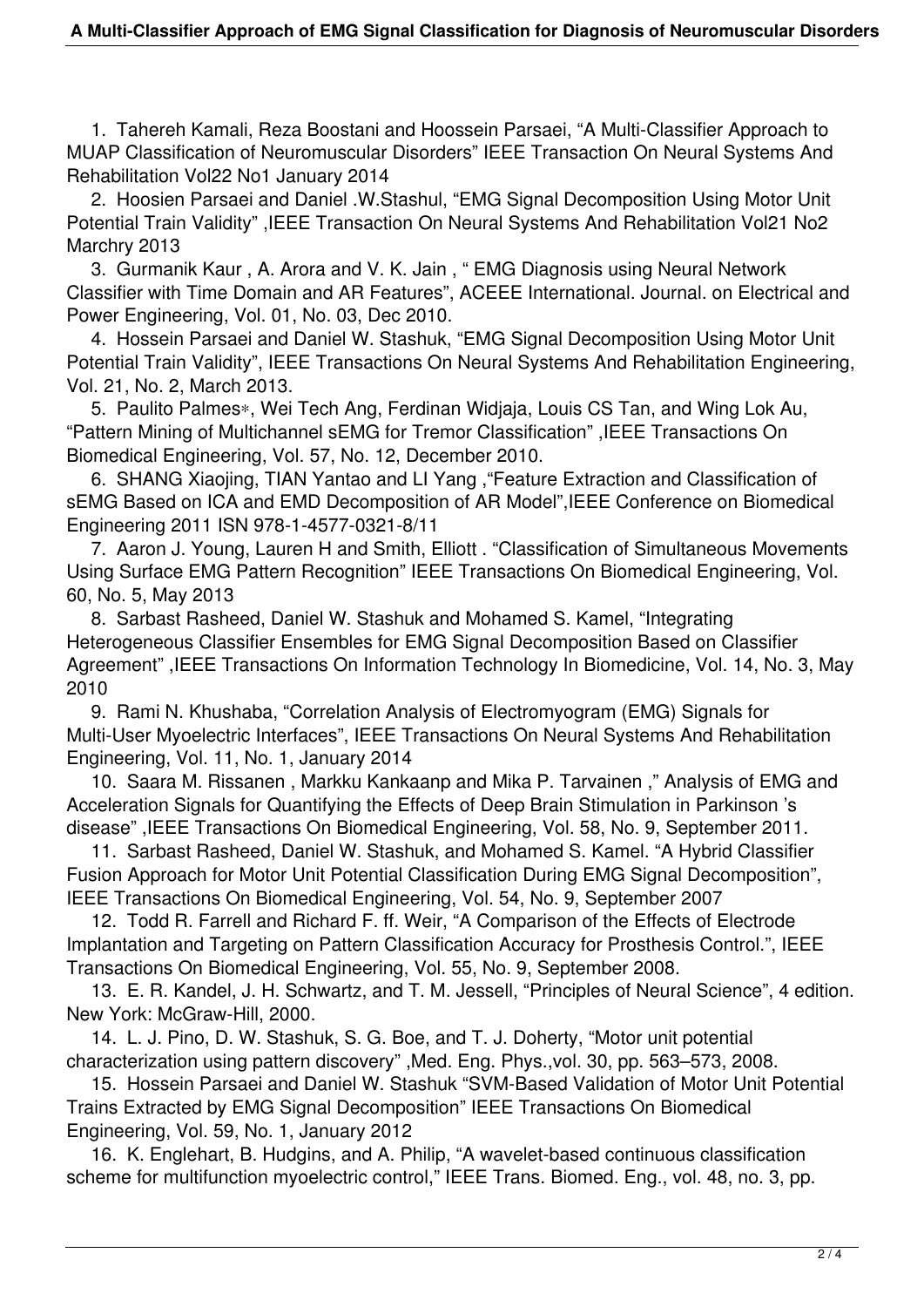302–311, 2001.

 17. Carlo J. De Luca , L. Donald Gilmore , " Filtering the surface EMG signal: Movement artifact and baseline noise contamination", Journal of Biomechanics 43 (2010) 1573–1579 Science Direct

 18. A. Subasi, "Medical decision support system for diagnosis of neuromuscular disorders using DWT and fuzzy support vector machines". Comput. Biol. Med., vol. 42, pp. 806–815, 2012.

 19. J. V. Basmajian and C. J. de Luca, "Muscles Alive: Their Functions Revealed by Electromyography", 5 ed. Philadelphia, PA: William Wilkins, 1985.

 20. E. R. Kandel, J. H. Schwartz, and T. M. Jessell," Principles of Neural", 2 Science, 4 edition. New York: McGraw-Hill, 2000.

 21. G. L. Sheean, "Quantification of motor unit action potential energy", Clin. neurophysiol vol. 123, no. 3, pp. 621–625, Mar. 2012

 22. Gurmanik kaur, A. S. Arora and V. K. Jain, "Comparison of the techniques used for segmentation of EMG signals," in Proc. WSEAS Int. Conf. on Mathematical and Computational Methods, Baltimore, USA, pp. 124-129, 2009.

 23. Daniel Zennaro, Peter Wellig, "A Software Package for the Decomposition of Long-Term Multichannel EMG Signals Using Wavelet Coefficients", IEEE Transactions On Biomedical Engineering, Vol. 50, No. 1, January 2003

 24. Constantinos S. Pattichis and Marios S. Pattichis , "Time-Scale Analysis of Motor Unit Action Potentials ," IEEE Transactions On Biomedical Engineering, Vol. 46, No. 11, November 1999.

 25. A. B. M. S. U. Doulah , S. A. Fattah , W.P. Zhu and M. O. Ahmad , " Wavelet Domain Feature Extraction Scheme Based on Dominant Motor Unit Action Potential of EMG Signal for Neuromuscular Disease Classification ." IEEE Transactions On Biomedical Circuits And Systems, Vol. 8, No. 2, April 2014

 26. H. P. Clamann, "Statistical analysis of motor unit firing patterns in a human skeletal muscle," Biophys. J., vol. 9, no. 10, pp. 1233–1251, Oct. 1969.

 27. C. T. Moritz, B. K. Barry,M. A. Pascoe, and R.M. Enoka, "Discharge rate variability influences the variation in force fluctuations across the working range of a hand muscle," J. Neurophysiol., vol. 93, no. 5, pp. 2449–2459, May 2005.

 28. S. Knerr, L. Personnaz, and G. Dreyfus, "Single-layer learning revisited: A stepwise procedure for building and training a neural network," in Neurocomputing: Algorithms, Architectures and Applications, J. Fogelman, Ed. New York: Springer-Verlag, 1990.

 29. L. Bottou, C. Cortes, J. Denker, H. Drucker, I. Guyon, L. Jackel, Y. LeCun, U. Muller, E. Sackinger, P. Simard, and V. Vapnik, "Comparison of classifier methods: A case study in handwriting digit recognition," in Proc. Int. Conf. Pattern Recognit., 1994, pp. 77–87.

 30. Dudani.S.A, "The Distance weighted K-Nearest Rule", IEEE Transaction On System Man &Cybernetic 6,325-327 (1976)

 31. SHANG Xiaojing, TIAN Yantao and LI Yang "Feature Extraction and Classification of sEMG Based on ICA and EMD Decomposition of AR Model", IEEE 978-1-4577-0321-8/11 ©2011

 32. Xu Zhang and Ping Zhou, "High-Density Myoelectric Pattern Recognition Toward Improved Stroke Rehabilitation", IEEE Transactions On Biomedical Engineering, Vol. 59, No. 6, June 20